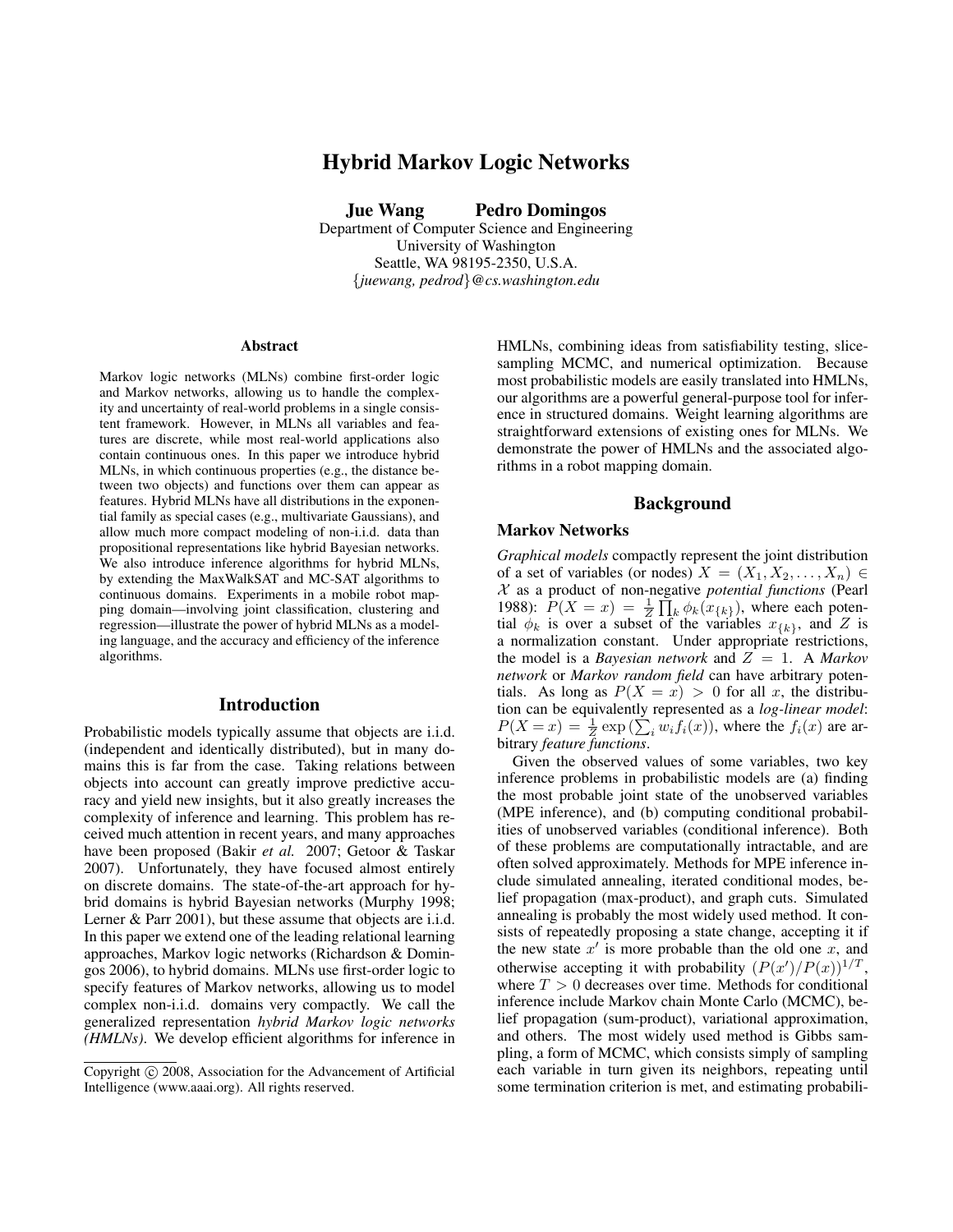ties from counts over the sampling run (Gilks *et al.* 1996).

Markov network weights can be learned from data using a variety of methods, including convex optimization of the likelihood or a related function, iterative scaling, and margin maximization. Network structure can also be learned from data, typically by performing a greedy search over conjunctions of variables (Pietra *et al.* 1997).

#### Logic and Satisfiability

A *first-order knowledge base (KB)* is a set of sentences or formulas in first-order logic (Genesereth & Nilsson 1987). First-order logic allows us to compactly represent complex relational structure. A central problem in logic is that of determining if a KB (usually in clausal form) is *satisfiable*, i.e., if there is an assignment of truth values to ground atoms that makes the KB true. One approach to this problem is stochastic local search, exemplified by the WalkSat solver (Selman *et al.* 1996). Beginning with a random truth assignment, WalkSat repeatedly flips the truth value of either (a) an atom that maximizes the number of satisfied clauses, or (b) a random atom in an unsatisfied clause. The *weighted satisfiability* problem is a variant of satisfiability where each clause has an associated weight, and the goal is to maximize the sum of the weights of satisfied clauses. MaxWalkSat is an extension of WalkSat to this problem (Kautz *et al.* 1997).

# Numerical Optimization

Our inference algorithms use numerical optimization as a subroutine. Numerical optimization is the problem of finding the inputs to a function that maximize (or minimize) its value. Gradient descent is a popular technique, but can be very slow. We use L-BFGS, a state-of-the-art quasi-Newton method (Liu & Nocedal 1989), which uses the Hessian matrix (second derivatives) in addition to the gradient. L-BFGS scales to large problems by computing a running approximation of the inverse Hessian instead of storing the full matrix.

#### Markov Logic Networks

First-order logic is brittle because formulas are hard constraints; violating a single formula has the same effect as violating all. The basic idea in MLNs is to allow soft constraints: when a world violates one formula it becomes less probable, but not impossible. Each formula has an associated weight that reflects how strong a constraint it is. Together with a set of constants, an MLN defines a Markov network with one node per ground atom and one feature per ground clause. The weight of a feature is the weight of the first-order clause that originated it. The probability of a state x in such a network is given by  $P(x) =$ ity of a state x in such a network is given by  $P(x) = (1/Z) \exp(\sum_i w_i f_i(x))$ , where Z is a normalization constant,  $w_i$  is the weight of the *i*th clause,  $f_i = 1$  if the *i*th clause is true, and  $f_i = 0$  otherwise. An MLN can be viewed as a template for constructing Markov networks. Most commonly used probabilistic models can be succinctly formulated as MLNs, including HMMs, CRFs, logistic regression, Bayesian networks, etc.

MPE inference in MLNs can be performed using a weighted satisfiability solver like MaxWalkSAT. In principle, conditional inference can be performed using Gibbs

sampling or other standard techniques, but in practice these can be extremely slow when weights are large (representing strong dependencies), and break down when weights are infinite (deterministic dependencies). Recently, Poon and Domingos (2006) introduced MC-SAT, which handles determinism and achieves very large speedups by combining MCMC with satisfiability testing. MC-SAT is a slice sampler with one auxiliary variable per clause. Slice samplers alternately sample the state and auxiliary variables. The goal of the auxiliary variables is to decorrelate the state ones, enabling rapid mixing. In state  $x$ , MC-SAT samples the auxiliary variable  $u_k$  corresponding to clause  $f_k$  uniformly from  $[0, e^{w_k f_k(x)}]$ . It then samples a new state uniformly from the "slice," i.e., the states compatible with the auxiliary vector  $u$ . This is done using the SampleSAT algorithm, which achieves near-uniform sampling at near-WalkSAT speeds by mixing WalkSAT and simulated annealing steps (Wei *et al.* 2004). Poon and Domingos showed that MC-SAT satisfies ergodicity and detailed balance. In essence, MC-SAT is fast because it uses a SAT solver to jump between modes, instead of waiting exponential time for the Markov chain to drift from one to the other, as in other MCMC methods.

MLN weights can be learned generatively using pseudolikelihood (Richardson & Domingos 2006) or discriminatively using a variety of techniques (Lowd & Domingos 2007). MLN structure can be learned using a form of inductive logic programming (Kok & Domingos 2005).

## Hybrid Markov Logic Networks

# Representation

Conceptually, extending MLNs to numeric and hybrid domains is quite straightforward: it suffices to allow numeric properties of objects as nodes, in addition to Boolean ones, and numeric terms as features, in addition to logical formulas. Since the syntax of first-order logic already includes numeric terms, no new constructs are required. A numeric term is a term of numeric type, and a numeric property is a designated function of numeric type. For example, if we are interested in distances between objects as random variables, we can introduce the numeric property  $Distance(x, y)$ .

Definition 1 *A hybrid Markov logic network* L *is a set of*  $pairs$   $(F_i, w_i)$ , where  $F_i$  is a first-order formula or a numeric term, and  $w_i$  is a real number. Together with a finite *set of constants*  $C = \{c_1, c_2, \ldots, c_{|C|}\}$ *, it defines a Markov network*  $M_{L,C}$  *as follows:* 

- *1.* ML,C *contains one node for each possible grounding with constants in* C *of each predicate or numeric property appearing in* L*. The value of a predicate node is 1 if the ground predicate is true, and 0 otherwise. The value of a numeric node is the value of the corresponding ground term.*
- *2.* ML,C *contains one feature for each possible grounding with constants in* C *of each formula or numeric term* F<sup>i</sup> *in* L*. The value of a formula feature is 1 if the ground formula is true, and 0 otherwise. The value of a numeric feature is the value of the corresponding ground term. The* weight of the feature is the  $w_i$  associated with  $F_i$  in  $L$ .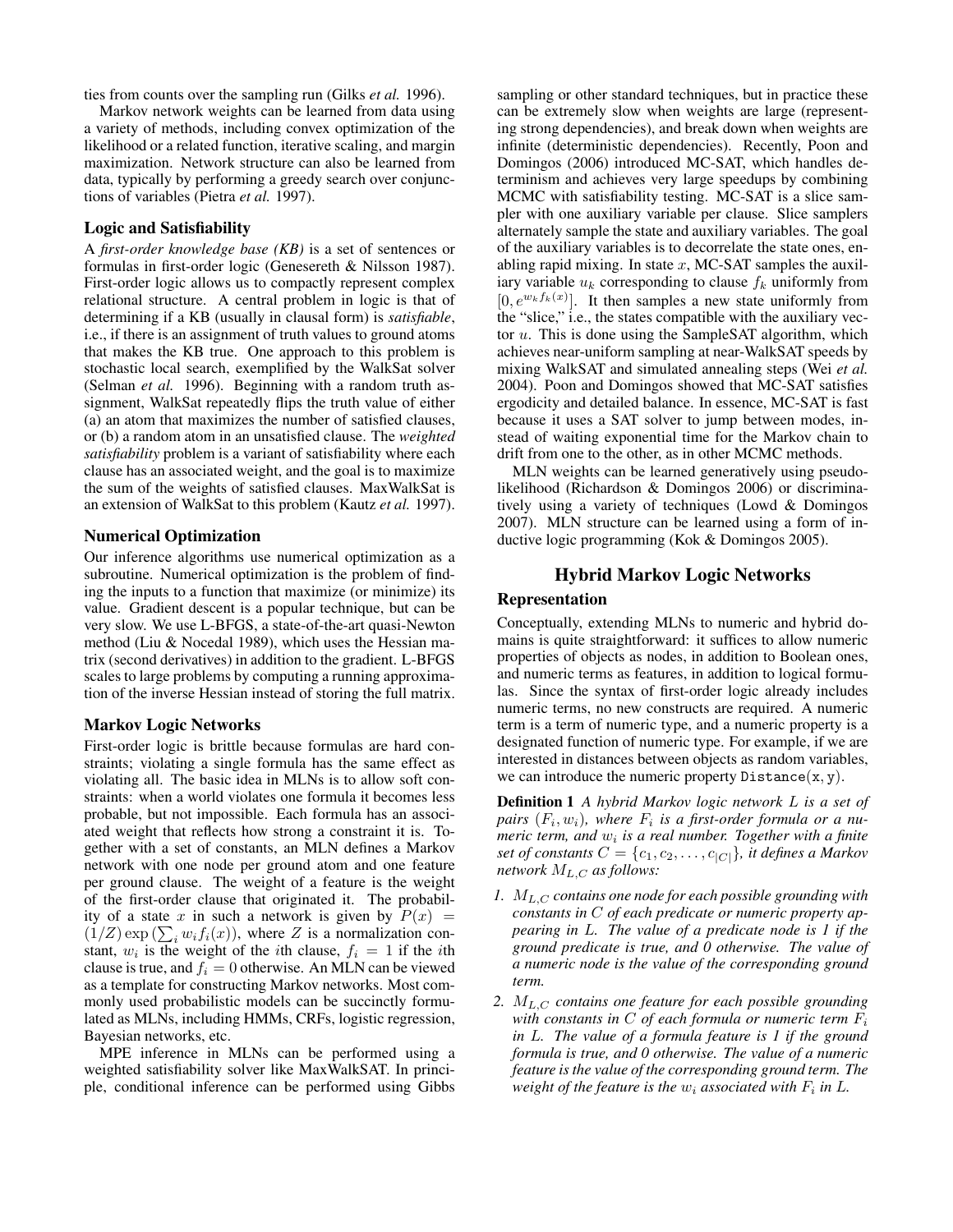Thus an HMLN defines a family of log-linear models of Thus an HMLN defines a family of log-linear models of<br>the form  $P(X = x) = \frac{1}{Z} \exp(\sum_i w_i s_i(x))$ , where  $s_i$  is the sum of the values of all groundings of  $F_i$  in x. Notice that logical formulas may contain numeric terms and these may contain indicator functions, allowing for arbitrary hybrid features. As in Richardson and Domingos (2006), we assume that the value of every function for every tuple of arguments is known, and thus when grounding an HMLN every functional term can be replaced by its value. Proper measures and finite solutions are guaranteed by requiring that all variables have finite range, and features be finite everywhere in this range. For convenience, we allow some extensions of first-order syntax in defining HMLNs:

Infix notation. Numeric terms may appear in infix form.

- Formulas as indicators. First-order formulas may be used as indicator functions within numeric terms.
- Soft equality.  $\alpha = \beta$  may be used as a shorthand for  $-(\alpha - \beta)^2$ , where  $\alpha$  and  $\beta$  are arbitrary numeric terms. This makes it possible to state numeric constraints as equations, with an implied Gaussian penalty for diverging from them. If the weight of a formula is  $w$ , the standard deviation of the Gaussian is  $\sigma = 1/\sqrt{2w}$ . A numeric domain can now be modeled simply by writing down the equations that describe it. In our experience, this is the most common use of numeric features in HMLNs.
- **Soft inequality.**  $\alpha > t$  may be used as a shorthand for  $-\log(1 + e^{a(t-\alpha)})$ , and  $\alpha < t$  for  $-\log(1 + e^{a(\alpha-t)})$ , with  $\alpha$  an arbitrary numeric term. In other words, the (log) sigmoid function is used to represent soft inequality, with *a* controlling the degree of softness.

We now develop algorithms for inference in HMLNs by extending the corresponding ones for MLNs. All algorithms assume logical formulas have been converted to standard clausal form. For simplicity, the exposition assumes that all weights are positive. Weights can be learned using the same algorithms as for MLNs, with feature counts generalized to feature sums. Other numeric parameters require a straightforward extension of these algorithms. HMLNs structure learning is a topic for future research.

### Inferring the Most Probable State

Our algorithm for MPE inference in HMLNs combines MaxWalkSAT and L-BFGS. We call it hybrid MaxWalk-SAT, or HMWS for short. Pseudo-code for it is shown in Algorithm 1, where x is the current state and  $S(\mathbf{x})$  is the current sum of weighted features. Numeric variables are initialized uniformly at random, with user-determined range. At each search step, HMWS randomly chooses an unsatisfied clause or numeric feature  $c$ , and performs a random step with probability  $p$  and a greedy one otherwise. In random steps, HMWS chooses a variable at random and sets it to the value that maximizes  $c(\mathbf{x})$ . For a Boolean variable in an unsatisfied clause, this simply means flipping it. For a numeric variable, the maximization is done using L-BFGS (line 13), and HMWS then adds Gaussian noise to it (with user-determined variance). In greedy steps, HMWS first performs a one-dimensional optimization of  $S(\mathbf{x})$  as a function

Algorithm 1 Hybrid MaxWalkSAT (*clauses, numeric terms, weights, max tries, max flips*)

|     | 1: $\mathbf{x}^* = \text{null}$                                        |
|-----|------------------------------------------------------------------------|
|     | 2: $S(x^*) = -\infty$                                                  |
|     | 3: for $i \leftarrow 1$ to max_tries do                                |
| 4:  | $\mathbf{x} \leftarrow$ random assignment                              |
| 5:  | <b>for</b> $j \leftarrow 1$ to <i>max_flips</i> <b>do</b>              |
| 6:  | if $S(\mathbf{x}) > S(\mathbf{x}^*)$ then                              |
| 7:  | $\mathbf{x}^* \leftarrow \mathbf{x}$                                   |
| 8:  | $S(\mathbf{x}^*) \leftarrow S(\mathbf{x})$                             |
| 9:  | end if                                                                 |
| 10: | $c \leftarrow$ a random unsatisfied clause or numeric term             |
| 11: | <b>if</b> uniform(0,1) $\lt p$ <b>then</b>                             |
| 12: | select a random variable x appearing in $c$                            |
| 13: | $x \leftarrow \text{argmax}_x c(\mathbf{x})$                           |
| 14: | <b>if</b> x is numeric <b>then</b>                                     |
| 15: | $x \leftarrow x +$ Gaussian noise                                      |
| 16: | end if                                                                 |
| 17: | else                                                                   |
| 18: | <b>for</b> each variable $x_i$ in c <b>do</b>                          |
| 19: | $x'_i \leftarrow \text{argmax}_{x_i} S(\mathbf{x})$                    |
| 20: | $S(\mathbf{x}'_i) \leftarrow S(\mathbf{x})$ with $x_i \leftarrow x'_i$ |
| 21: | end for                                                                |
| 22: | $x'_{f} \leftarrow x'_{i}$ with highest $S(\mathbf{x}'_{i})$           |
| 23: | if $S(\mathbf{x}'_f) > S(\mathbf{x})$ or c is a clause then            |
| 24: | $x_f \leftarrow x'_f$                                                  |
| 25: | else                                                                   |
| 26: | $\mathbf{x}_c \leftarrow \arg\!\max_{\mathbf{x}_c} S(\mathbf{x}),$     |
| 27: | where $x_c$ is the subset of x appearing in c                          |
| 28: | end if                                                                 |
| 29: | end if                                                                 |
| 30: | end for                                                                |
|     | 31: <b>end for</b>                                                     |
|     | 32: return $x^*$                                                       |

of each variable, and chooses the variable change that yields the greatest improvement in  $S(\mathbf{x})$ . In numeric features, if all one-variable changes fail to improve S, HMWS performs a greedy or exhaustive search over assignments to the Boolean variables, for each assignment maximizing the feature sum as a function of the numeric variables using L-BFGS (line 26). The choice between greedy and exhaustive search is determined by the number of Boolean variables. The result of the numeric search for each setting of the Boolean variables is cached, to avoid redoing the search in the future. As in MaxWalkSAT, this process continues for a predefined number of steps, and is restarted a predefined number of times. The best assignment found is returned. When all variables and features are Boolean, HMWS reduces to MaxWalkSAT; when all are numeric, to a series of calls to L-BFGS.

### Inferring Conditional Probabilities

We extend MC-SAT to handle numeric variables and features by first extending WalkSAT and SampleSAT. A *Boolean constraint* is a clause. A *numeric constraint* is an inequality of the form  $f_k(x) \ge a$ . Given a set of constraints over Boolean and numeric variables, hybrid Walk-SAT (HWS) attempts to find the assignment of values to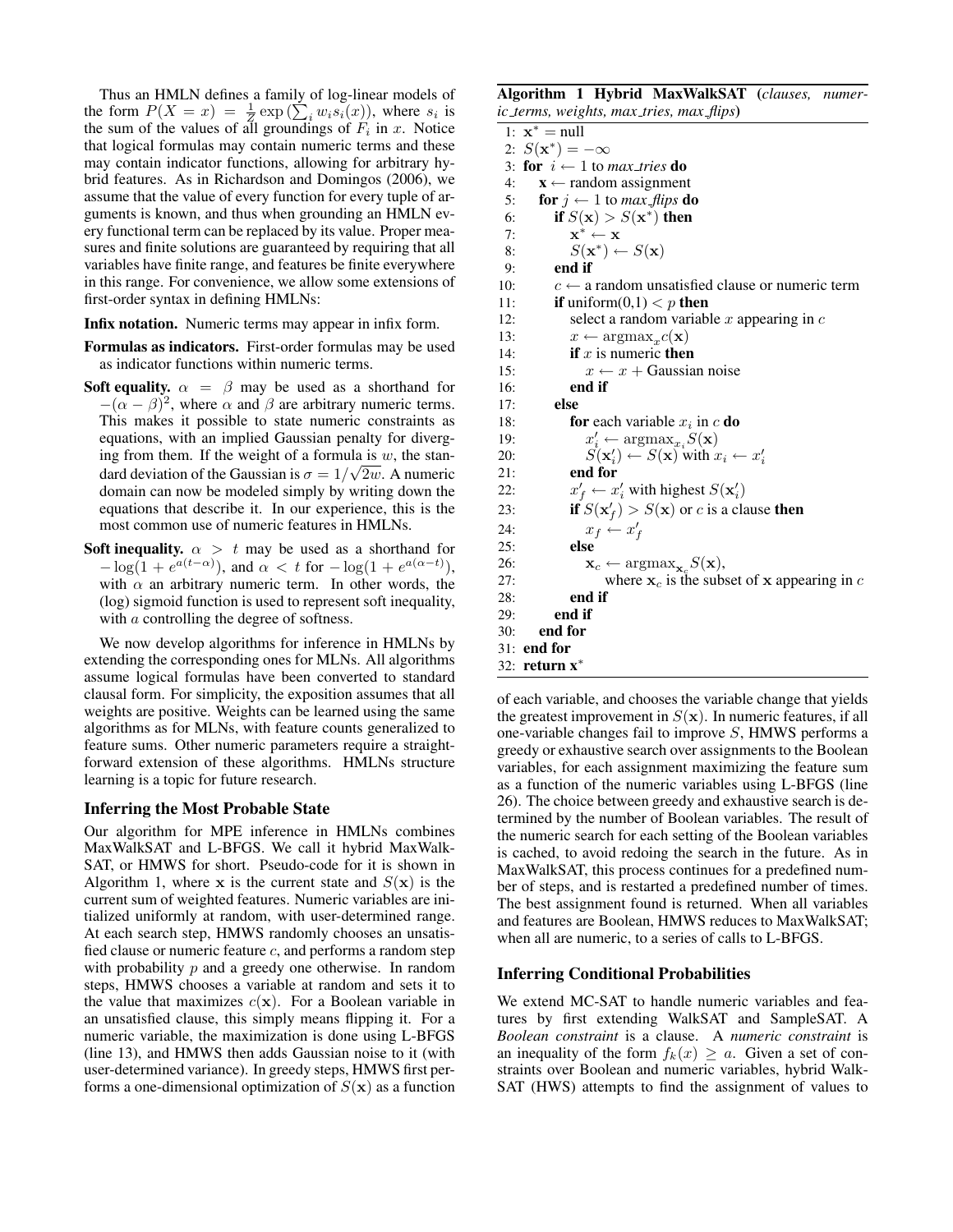Algorithm 2 Hybrid MC-SAT(*clauses, numeric terms, weights, num samples*)

|     | 1: $x^{(0)} \leftarrow$ Satisfy(hard <i>clauses</i> ) |
|-----|-------------------------------------------------------|
|     | 2: for $i \leftarrow 1$ to num_samples do             |
| 3:  | $M \leftarrow \emptyset$                              |
| 4:  | for all $c_k \in clauses$ satisfied by $x^{(i-1)}$ do |
| 5:  | with probability $1 - e^{-w_k}$ add $c_k$ to M        |
| 6:  | end for                                               |
| 7:  | <b>for all</b> $c_k \in$ numeric_terms <b>do</b>      |
| 8:  | $u_k \sim \mathcal{U}_{[0,\exp(w_k f_k(x^{(i-1)}))]$  |
| 9:  | add $f_k(x^{(i)}) \geq \log(u_k)/w_k$ to M            |
| 10: | end for                                               |
| 11: | sample $x^{(i)} \sim \mathcal{U}_{SAT(M)}$            |
|     | $12:$ end for                                         |

the variables that maximizes the number of satisfied constraints. HWS is similar to HMWS with the functions  $f_k(x)$ as numeric features, except that in each step maximization of  $f_k(x)$  is halted as soon as  $f_k(x) \ge a$ , and the global objective function is the number of satisfied constraints, not the weighted sum of features.

Hybrid SampleSAT (HSS) generates a uniform sample from the states that satisfy a set of constraints  $M$ . It mixes HWS and simulated annealing steps. The energy (negative log probability) of a state for simulated annealing is the number of satisfied constraints. A new candidate state is generated by choosing a variable at random, flipping it if it is Boolean, and adding Gaussian noise with user-determined variance to it if it is numeric.

Hybrid MC-SAT (HMCS) is a slice sampler with one auxiliary variable per feature. In state  $x$ , the auxiliary variable  $u_k$  corresponding to feature  $f_k$  is sampled uniformly from  $[0, e^{w_k f_k(x)}]$ . For Boolean features, the construction of the constraint set M is the same as in MC-SAT. For numeric feature  $f_k$ , the standard slice sampling constraint  $f_k \geq \log(u_k)/w_k$  is added to M. The constraints in M define the slice, and a new state is sampled from it using HSS. Pseudo-code for HMCS is shown in Algorithm 2, where the first step calls WalkSAT to satisfy all hard (infinite-weight) clauses, and  $\mathcal{U}_S$  is the uniform distribution over set S. The proof that HMCS satisfies ergodicity and detailed balance is analogous to that for MC-SAT. In purely discrete domains, HMCS reduces to MC-SAT. In purely continuous ones, it is a new type of slice sampler, using a combination of simulated annealing and numerical optimization to very efficiently sample from the slice.

### Experiments

## Problem and Data

We tested HMLNs and their algorithms on the problem of mobile robotic map building (Limketkai *et al.* 2005). The goal is to infer the map of an indoor environment from laser range data, obtained by the robot as it moves about the environment. The evidence is a set of range finder segments, defined by the  $(x, y)$  coordinates of their endpoints. The output is: (a) a labeling of each segment as Door, Wall, or Other (classification); (b) an assignment of wall segments to the walls they are part of (clustering); and (c) the position of each wall, defined by the  $(x, y)$  coordinates of its endpoints (regression). We used the mobile robot sensor data from the Radish robotics data set repository (radish.sourceforge.net). On average, each map consists of about 100 segments. For evaluation purposes, the "ground truth" labeling is the one provided in the dataset, the assignment was done manually, and a wall's location was computed by fitting a least-squares regression line to (the endpoints of) the wall's true segments. The line's endpoints were obtained by projecting the first and last segment's endpoints onto the line. The datasets are also available in the online appendix to this paper (alchemy. cs.washington.edu/papers/wang08).

# HMLN for Mobile Robot Map Building

We now describe the HMLN we developed for this problem. Every segment belongs to exactly one type. Every segment type has a prior probability, represented by a unit clause (e.g., SegType(s, Door)). Doors and walls also have a typical length and depth, represented by numeric terms  $(e.g.,$  SegType(s, Door)  $\cdot$  (Length(s) = DoorLength), which has value 0 if the segment is not a door and  $-(\text{Length}(s) - \text{DoorLength})^2$  otherwise). A segment's depth is defined as the signed perpendicular distance of its midpoint to the nearest wall line. Lines are iteratively estimated from the segments assigned to them, using the formulas below, as part of the HMLN inference. A number of rules involving depth and angle between a segment and the nearest line identify segments of type Other, whose distribution is more irregular than that of doors and walls.

The type of a segment is predictive of the types of consecutive segments along a wall line:

 $\texttt{SegType}(\texttt{s}, \texttt{t}) \wedge \texttt{Consecutive}(\texttt{s}, \texttt{s}') \Rightarrow \texttt{SegType}(\texttt{s}', \texttt{t}')$ Two segments are consecutive if they are the closest segments to each other along either direction of the nearest line. In addition, aligned segments tend to be of the same type:

 $\texttt{SegType}(\mathbf{s}, \mathbf{t}) \wedge \texttt{Consecutive}(\mathbf{s}, \mathbf{s}') \wedge \texttt{Aligned}(\mathbf{s}, \mathbf{s}')$  $\Rightarrow$  SegType(s', t)

Segments are aligned if one is roughly a continuation of the other (i.e., their angle is below some threshold, and so is their perpendicular distance). The rules above perform collective classification of segments into types.

Aligned wall segments are part of the same wall line:

 $\texttt{SegType}(\texttt{s}, \texttt{Wall}) \wedge \texttt{SegType}(\texttt{s}', \texttt{Wall}) \wedge \texttt{aligned}(\texttt{s}, \texttt{s}')$  $\land$ PartOf(s, 1)  $\Rightarrow$  PartOf(s', 1)

This rule clusters wall segments into wall lines. Notice that it captures long-range dependencies between segments along the same corridor, not just between neighboring segments. A segment is the start of a line if and only if it has no previous aligned segment:<sup>1</sup>

PartOf(s, 1)  $\Rightarrow$ 

 $(\neg$ PreviousAligned(s)  $\Leftrightarrow$  StartLine(s, 1))

If a segment is the start of a line, their initial points are (about) the same:

 $StartLine(s, 1) \cdot (x_i(s) = x_i(1))$ 

 ${}^{1}$ By convention, a point precedes another if it has lower x coordinate and, if they are the same, lower y. Segments and lines are ordered by their start points, which precede their final points.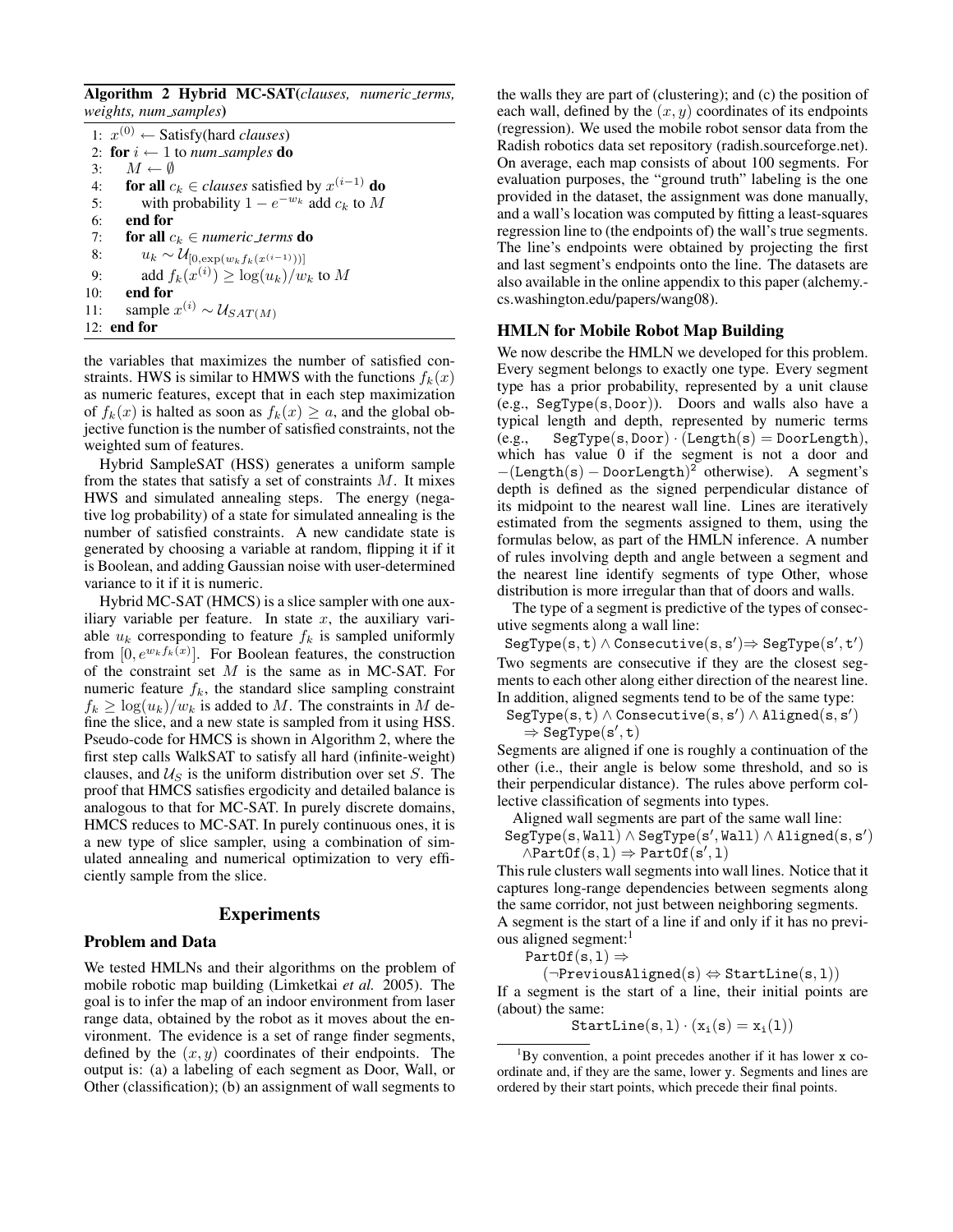where  $x_i(s)$  is the x coordinate of s's initial point, etc.; and similarly for y. If a segment belongs to a line, its slope should be the same as the slope of a line connecting their initial points. Multiplying by the  $\Delta x$ 's to avoid singularities, we obtain:

$$
\begin{matrix}\texttt{PartOf}(\mathbf{s}, \mathbf{1}) \cdot [(\mathbf{y_f}(\mathbf{s}) - \mathbf{y_i}(\mathbf{s}))(\mathbf{x_i}(\mathbf{s}) - \mathbf{x_i}(1)) \\ = (\mathbf{y_i}(\mathbf{s}) - \mathbf{y_i}(1))(\mathbf{x_f}(\mathbf{s}) - \mathbf{x_i}(\mathbf{s}))]\end{matrix}
$$

where the subscript f denotes final points. Line ends are handled similarly. These rules infer the locations of the wall lines from the segments assigned to them. They also influence the clustering and labeling of segments (e.g., if a better line fit is obtained by relabeling a segment from Wall to Door and thus excluding it, this will be inferred). Classification, clustering and regression are fully joint. In the next section we empirically test the utility of this approach. The full HMLN, containing some additional formulas, is available in the online appendix.

#### Experimental Methodology

We implemented HMLNs and their algorithms as extensions of the Alchemy system (alchemy.cs.washington.edu). We learned HMLN weights using Alchemy's voted perceptron with HMWS for inference, 100 steps of gradient descent, and a learning rate of 1.0. To combat ill-conditioning, we divided each formula/term's learning rate by the absolute sum of its values in the data (Lowd & Domingos 2007). Other parameters were learned by fitting Gaussian distributions to the relevant variables. We used leave-one-map-out cross-validation throughout. In all inferences, the correct number of walls was given. We evaluated inference results for discrete variables (SegType and PartOf) using F1 score (harmonic mean of precision and recall over all groundings). We used mean square error (MSE) for continuous variables  $(x_i(1), y_i(1), x_f(1)$  and  $y_f(1)$ ). We also computed the negative log likelihoods of the test values. To obtain density functions for continuous variables from the output of MCMC, we placed a Gaussian kernel at each sample, with a standard deviation of  $3r/n$ , where r is the sampled range of the variable and  $n$  is the number of samples. Details of the experimental procedure, parameter settings and results are included in the online appendix.

#### Inferring the Most Probable State

We compared HMWS with simulated annealing, starting from the same initial random state. We tried a range of parameter values for each algorithm, and report the best results (0.06 random move probability for HMWS, initial temperature of 10 and reduction rate of 0.96 for every 100 steps of simulated annealing). The results are shown in Figures 1 and 2. HMWS is roughly two orders of magnitude faster than simulated annealing.

We also compared HMWS, which infers the discrete and continuous variables jointly, with a more traditional pipeline approach, where the segment types and assignments are first inferred using MWS, and the lines are then estimated by least-squares linear regression over the endpoints of the segments assigned to them by MWS. HMWS and MWS were started from the same initial random state and run for 1,000,000 flips; they typically converged within 100,000



Figure 2: Mean square error for MPE inference.

| Table 1: Joint vs. pipeline approaches. |            |           |            |  |  |
|-----------------------------------------|------------|-----------|------------|--|--|
| Measure                                 | SegType F1 | PartOf F1 | <b>MSE</b> |  |  |
| <b>HMWS</b>                             | 0.746      | 0.753     | 0.112      |  |  |
| MWS+LR                                  | 0.742      | 0.717     | 0.198      |  |  |
| <b>HMCS</b>                             | 0.922      | 0.931     | 0.002      |  |  |
| MCS+LR                                  | 0.904      | 0.919     | 0.037      |  |  |
| <b>RMNs</b>                             | 0.899      | N/A       | N/A        |  |  |

flips. The results are shown in the top two rows of Table 1. Joint inference outperforms pipelined inference on both discrete and and numeric variables.

#### Inferring Conditional Probabilities

We compared HMCS with Gibbs sampling with ten chains, and with simulated tempering (Marinari & Parisi 1992) with three runs of ten swapping chains. We used the best settings for simulated tempering found by Poon and Domingos (2006). In HSS we used a probability of simulated annealing of 0.4, a temperature of 0.5, 100 steps after reaching a solution, and a standard deviation of one tenth of the variable range for the annealing proposal distribution. The results are shown in Figures 3, 4 and 5. HMCS greatly outperforms Gibbs sampling and simulated tempering.

We also compared HMCS with a pipeline approach, where the discrete variables are first inferred using MC-SAT, and the lines are then estimated by linear regression over the endpoints of the segments that have probability greater than 0.3 of belonging to them. (There are typically four to six lines in a map). HMCS and MC-SAT were both run for